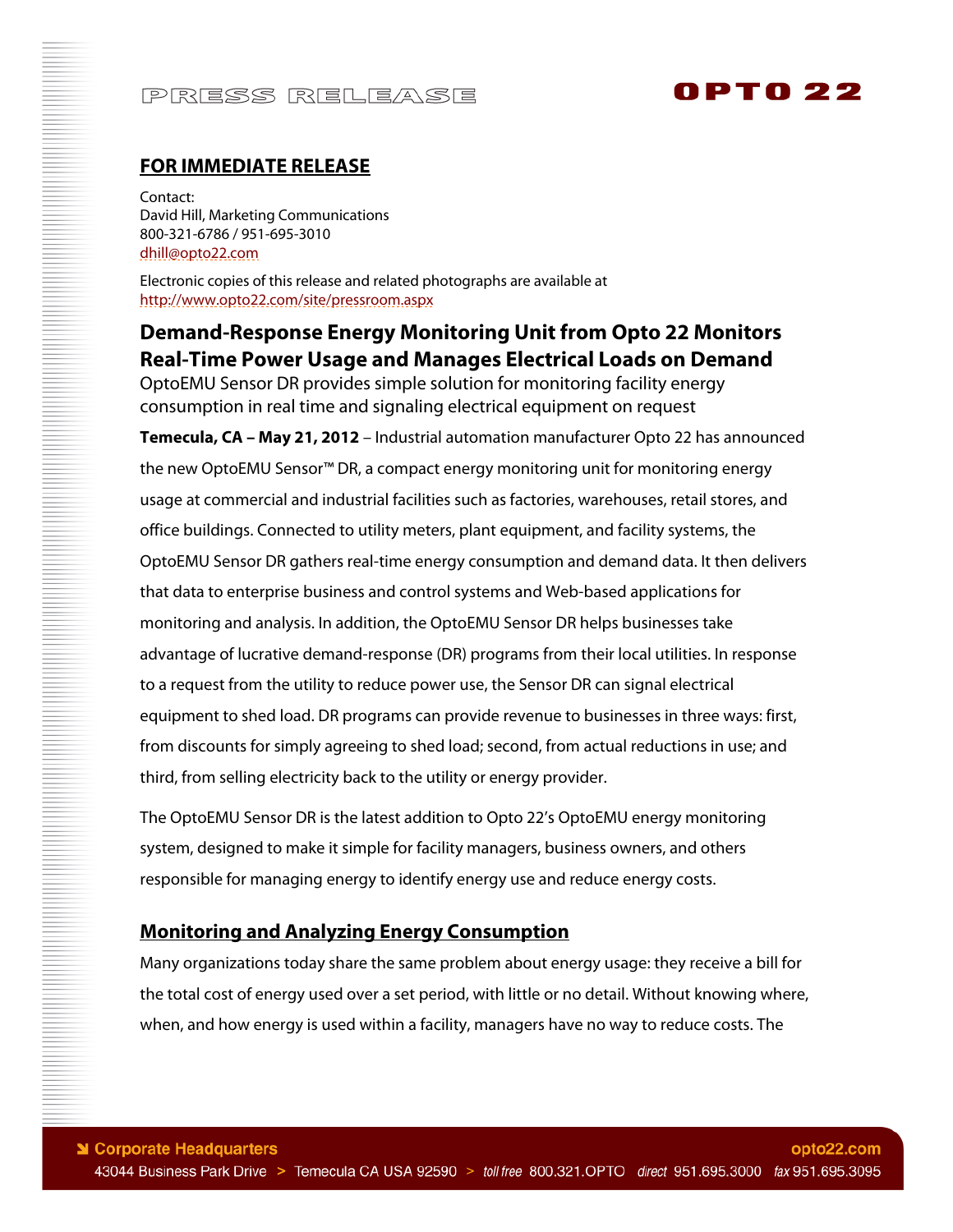

OptoEMU Sensor DR solves this problem by connecting to meters and plant equipment to expose this missing energy usage information.

The OptoEMU Sensor DR first gathers energy data from up to two utility meters or submeters that emit a standard pulsing signal. Each pulse emitted corresponds to an amount of energy used, and by counting pulses the OptoEMU Sensor DR can track the total amount of energy used as well as demand. The OptoEMU Sensor DR can also receive power usage and other data from a variety of devices using the widely adopted Modbus communication protocol. Using Modbus over an Ethernet or serial network, the OptoEMU Sensor DR can communicate with devices such as temperature sensors and flow meters, Modbus-enabled current transformers (CTs), and power analyzers, as well as larger facility systems such as plant equipment, building management systems, and HVAC systems.

Once gathered by the OptoEMU Sensor DR, real-time energy data is sent to Web-based "software-as-a-service" (SaaS) energy management applications and enterprise business systems, where it can be viewed and analyzed to develop effective energy management strategies that reduce costs. Connections to SaaS energy management applications like Pulse Energy's Pulse™ and eSight Energy's eSight are easily set up in the included configuration software, making energy data quickly available online for tracking and analysis.

For those with technical staff or expertise, OptoEMU Sensor DR can also send energy data to databases, enterprise management systems, and other enterprise business systems using a standard XML protocol. Free software tools are available for SQL database integration, and a new Microsoft .Net developer toolkit makes it possible to integrate energy data with custom software applications.

The OptoEMU Sensor DR integrates closely with Opto 22's SNAP PAC System™ for industrial control, and includes the ability to visualize real-time energy data with the free PAC Display™ human machine interface (HMI) software package. If additional control over plant equipment and systems is needed, the SNAP PAC System can easily provide it.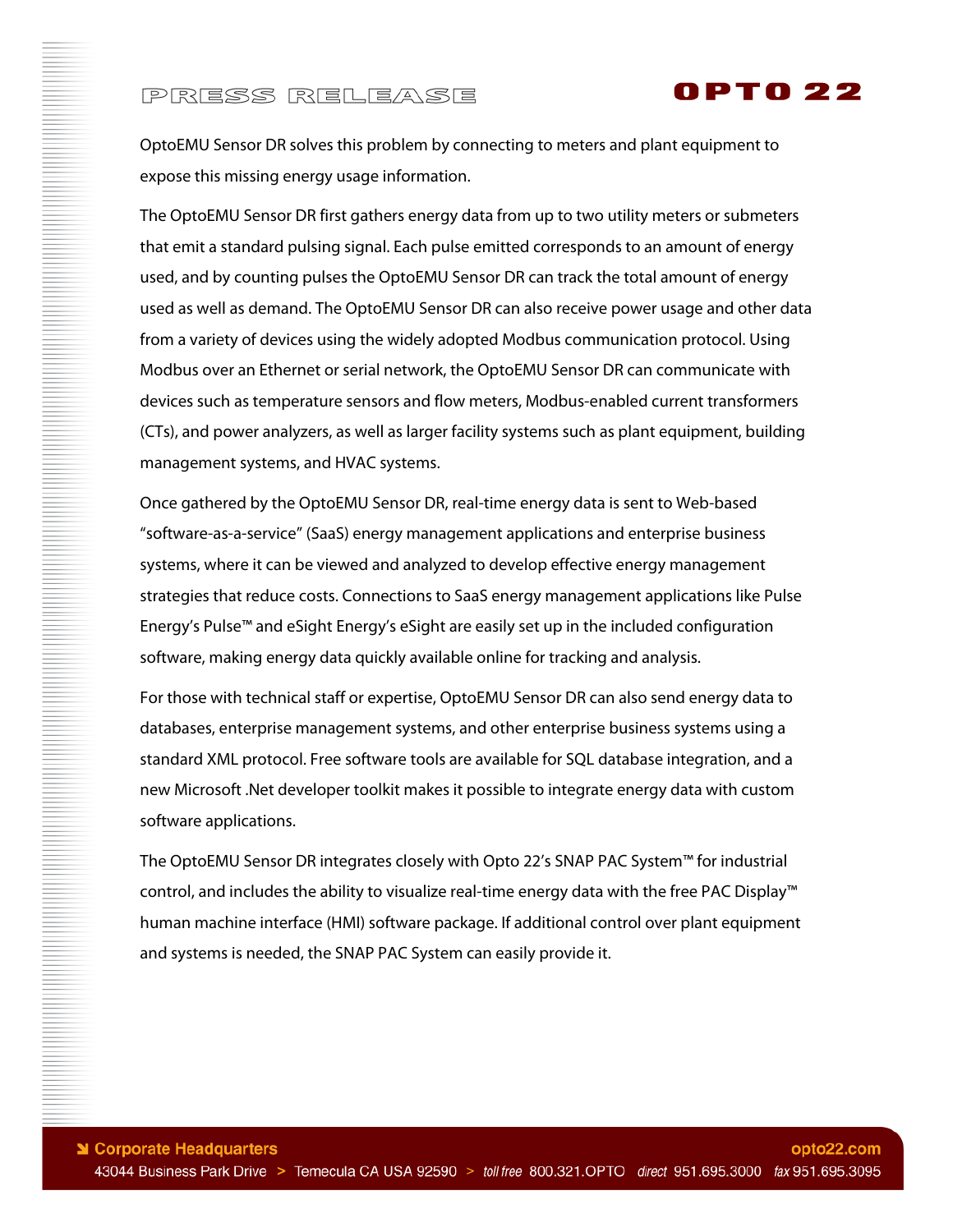

#### **Demand Response and Demand Control**

In addition to reducing power usage in a facility, many organizations have the opportunity to lower utility costs—and in some cases generate revenue—by participating in demandresponse (DR) programs. In exchange for reduced utility rates and other incentives, electric utilities, demand-response aggregators, and curtailment service providers may periodically request that a customer reduce power usage (the "response") to an agreed-upon level. In this situation, the OptoEMU Sensor DR can signal existing energy or building management systems to respond. Future support is scheduled for the industry-wide automated demandresponse protocol OpenADR 2.0.

In addition to implementing demand-response requests, the OptoEMU Sensor DR can also operate independently to shed electrical equipment loads when predefined usage thresholds are reached. This practice, called "demand control," is particularly important in regions where power utilities levy a demand charge.

### **Pricing and Availability**

The OptoEMU DR is available in two models, one for use on both wireless and wired Ethernet networks, and one for use on wired Ethernet networks only. OPTOEMU-SNR-DR1 communicates over a standard 10/100 Mbps wired Ethernet network, over an 802.11a/b/g wireless LAN (local area network), or over both simultaneously. If wireless connectivity isn't required, OPTOEMU-SNR-DR2 communicates over a standard 10/100 Mbps wired Ethernet network.

The OptoEMU Sensor DR is available now at a suggested price of \$1095 USD for the OPTOEMU-SNR-DR1, and \$895.00 USD for the OPTOEMU-SNR-DR2.

### **About Opto 22**

Opto 22 develops and manufactures hardware and software for applications involving industrial automation and control, energy management, remote monitoring, and data acquisition. Designed and made in the U.S.A., Opto 22 products have an established reputation worldwide for ease-of-use, innovation, quality, and reliability. Opto 22 products, which use standard, commercially available networking and computer technologies, are used